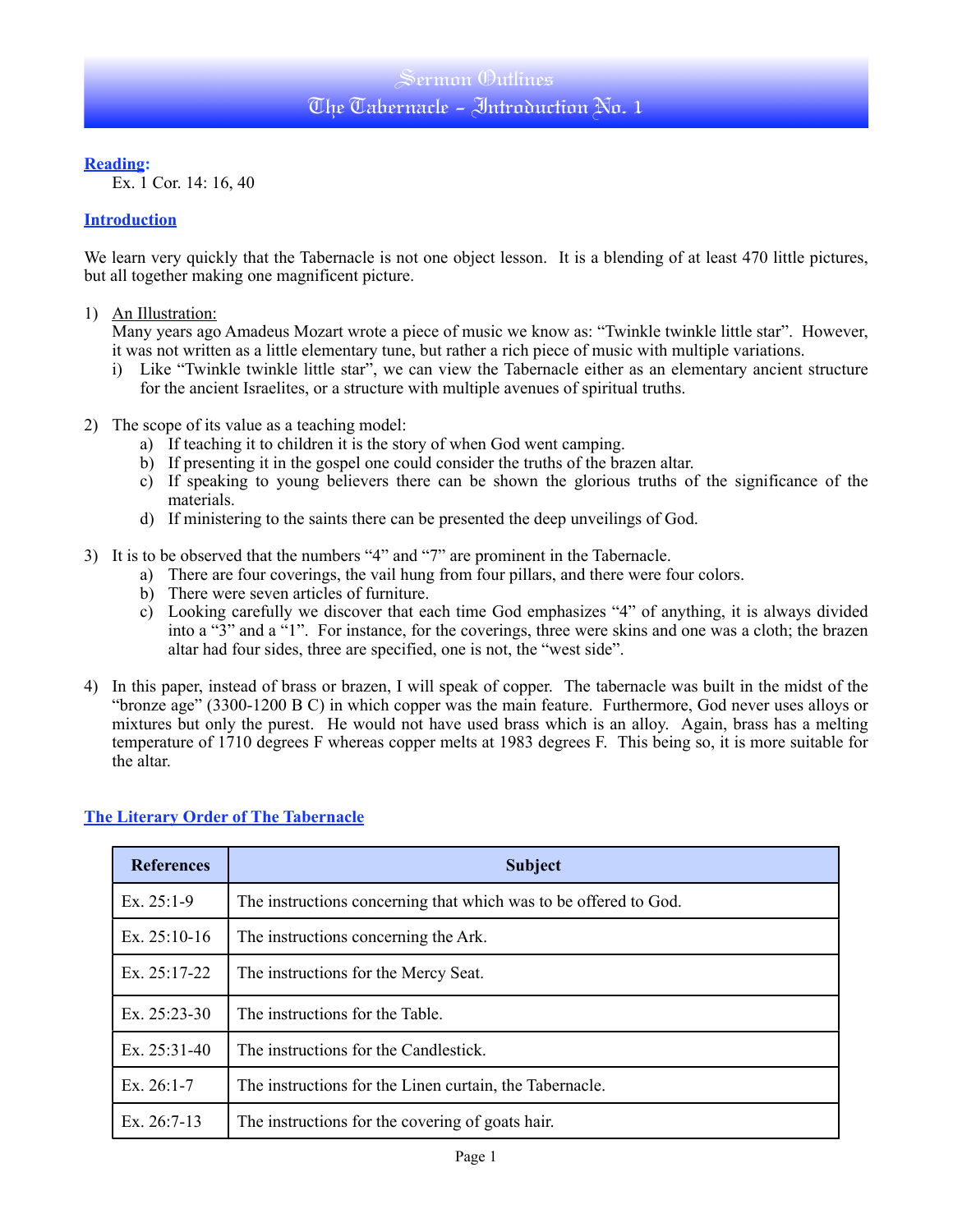# The Tabernacle - Introduction No. 1

| <b>References</b> | <b>Subject</b>                                                                                          |
|-------------------|---------------------------------------------------------------------------------------------------------|
| Ex. 26:14         | The instructions for the covering for the tent, ram skins dyed red.                                     |
| Ex. 26:14         | The instructions for the covering above of badgers skins.                                               |
| Ex. 26:15-30      | The instructions for the boards of the Tabernacle.                                                      |
| Ex. 26:31-33      | The instructions for the vail and the pillars.                                                          |
| Ex. 26:34         | The instruction for the placement of the Ark and Mercy Seat.                                            |
| Ex. 26:35         | The instructions for the placement for the Table.                                                       |
| Ex. 26:36-37      | The instructions for the construction and hanging of the door of the tent and the<br>pillars.           |
| Ex. $27:1-8$      | Instructions for the construction of the brazen altar.                                                  |
| Ex. 27:9-18       | The instructions for the court and pillars.                                                             |
| Ex. 27:19         | The instructions for the composition of the vessels of the tabernacle and the pins.                     |
| Ex. 27:20-21      | A command to bring olive oil.                                                                           |
| Ex. 28:1          | The command to take Aaron and his sons for priestly service.                                            |
| Ex. 28:2-5        | The instructions relative to the Holy Garments.                                                         |
| Ex. 28:6-7        | The instructions for the ephod and shoulder pieces.                                                     |
| Ex. 28:8          | Instructions for the curious girdle.                                                                    |
| Ex. 28:9-14       | The instructions for the two onyx stones for the shoulders of the ephod.                                |
| Ex. 28:15-30      | The instruction for the breastplate.                                                                    |
| Ex. 28:31-35      | The instruction for the robe of the Ephod.                                                              |
| Ex. 28:36-38      | The instructions for the mitre and the golden plate.                                                    |
| Ex. 28:39         | The instructions concerning the material and how the mitre, robe and curious girdle<br>were to be made. |
| Ex. 28:40-43      | The clothing for Aaron's sons.                                                                          |
| Ex. 29:1-35       | The consecration of Aaron and his sons, by washing, clothing, and sacrifices.                           |
| Ex. 29:36-46      | The consecration of the Altar.                                                                          |
| Ex. 30:1-10       | The construction for construction of the Golden altar.                                                  |
| Ex. 30:11-16      | The Atonement money of silver.                                                                          |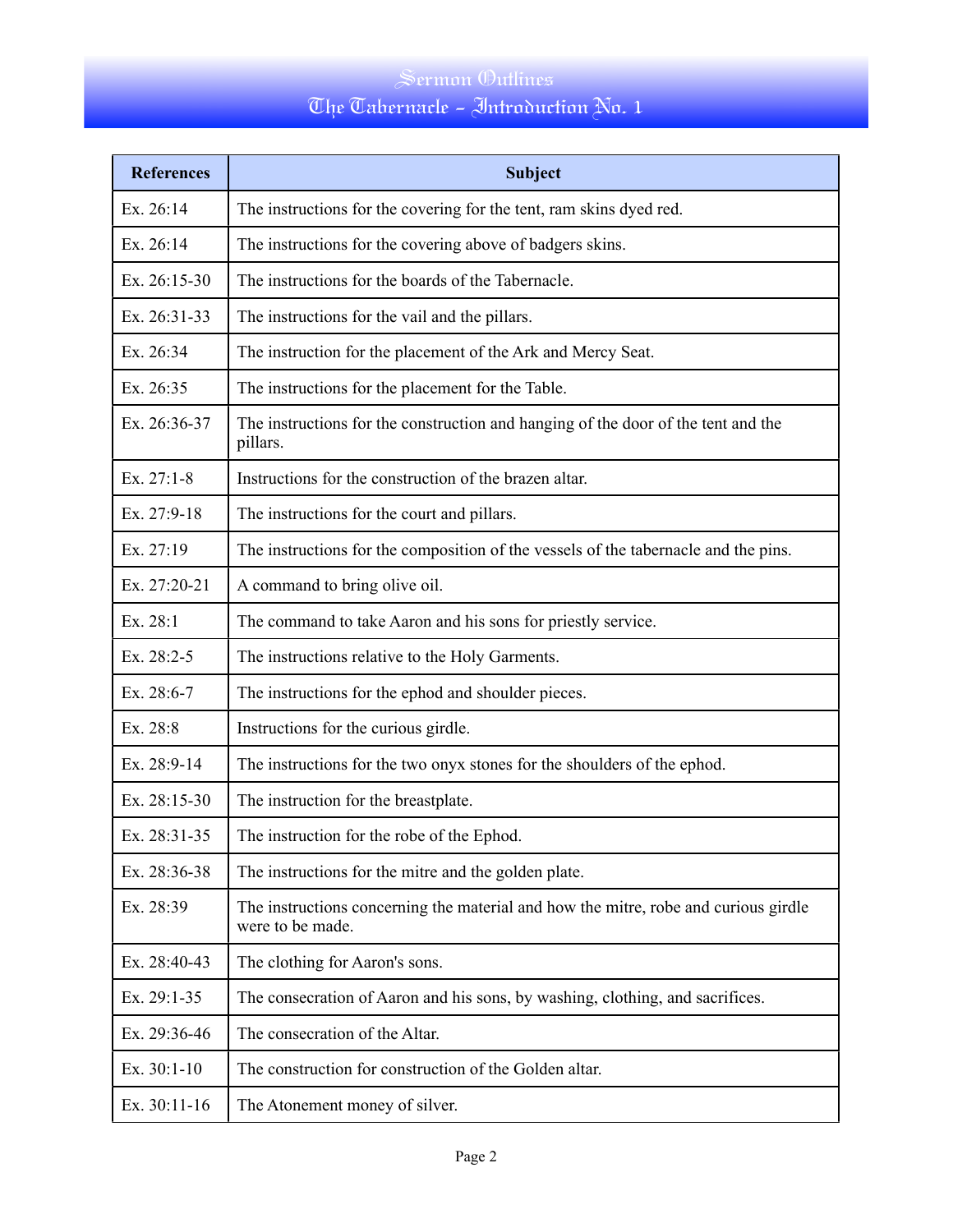# The Tabernacle - Introduction No. 1

| <b>References</b> | <b>Subject</b>                                                                                                                                                                                                        |
|-------------------|-----------------------------------------------------------------------------------------------------------------------------------------------------------------------------------------------------------------------|
| Ex. 30:17-21      | The Laver of brass.                                                                                                                                                                                                   |
| Ex. 30:22-25      | The composition of the Holy anointing oil.                                                                                                                                                                            |
| Ex. 30:26-33      | The anointing of the vessels and the Priests.                                                                                                                                                                         |
| Ex. 30:34-38      | Incense for the Golden altar.                                                                                                                                                                                         |
| Ex. 31:1-11       | The call of Bezaleel and Aholiab and the work committed to them. The work to done<br>by them.                                                                                                                         |
| Ex. 31:12-18      | The laws concerning keeping of the Sabbath.                                                                                                                                                                           |
| Ex. 32:1-14       | The making of the golden calf, the anger of God against them, and the supplication of<br>Moses.                                                                                                                       |
| Ex. 32:15-25      | Moses and Joshua come down from the mount, Moses does to the stones what they<br>had done spiritually, Aaron's excuses.                                                                                               |
| Ex. 32:26-28      | Moses stands at the gate and cries: "Who is on the Lord's side". The Levites come to<br>him and the command is to slay the evil doers and 3000 died.                                                                  |
| Ex. 32:29-34      | The call to consecration.                                                                                                                                                                                             |
| Ex. $33:1-6$      | The people realise their sin and God commands them to remove their ornaments until<br>He decides their punishment.                                                                                                    |
| Ex. 33:7-23       | Moses goes outside the camp to the Tabernacle of the congregation and pleads with<br>God. He then asks God to show him His glory, and Moses is put in the cleft of the<br>rock and Moses sees the hinder part of God. |
| Ex. 34:1-7        | Moses goes up to the mount with the two new tables of stone. God descends in a<br>cloud and stood with him, and proclaimed His Name.                                                                                  |
| Ex. 34:8-28       | Moses bows in worship and prays for the Lord to go among them. God gives the<br>covenant that he will drive out the nations and gives them warnings and<br>commandments.                                              |
| Ex. 34:29-35      | Moses comes down from the mount after 40 days and nights and his face shone. The<br>result of which when he spoke to the people he put a vail on his face.                                                            |
| Ex. 35:1-19       | Moses tells the children of Israel, the commands of the Lord, and then the command<br>which was optional, for they were only to bring for the Tabernacle if it was with a<br>willing heart.                           |
| Ex. 35:20-24      | The people depart from Moses and start to bring their offering.                                                                                                                                                       |
| Ex. 35:25-26      | The work of the women.                                                                                                                                                                                                |
| Ex. 35:27-29      | That which the rulers brought and summary.                                                                                                                                                                            |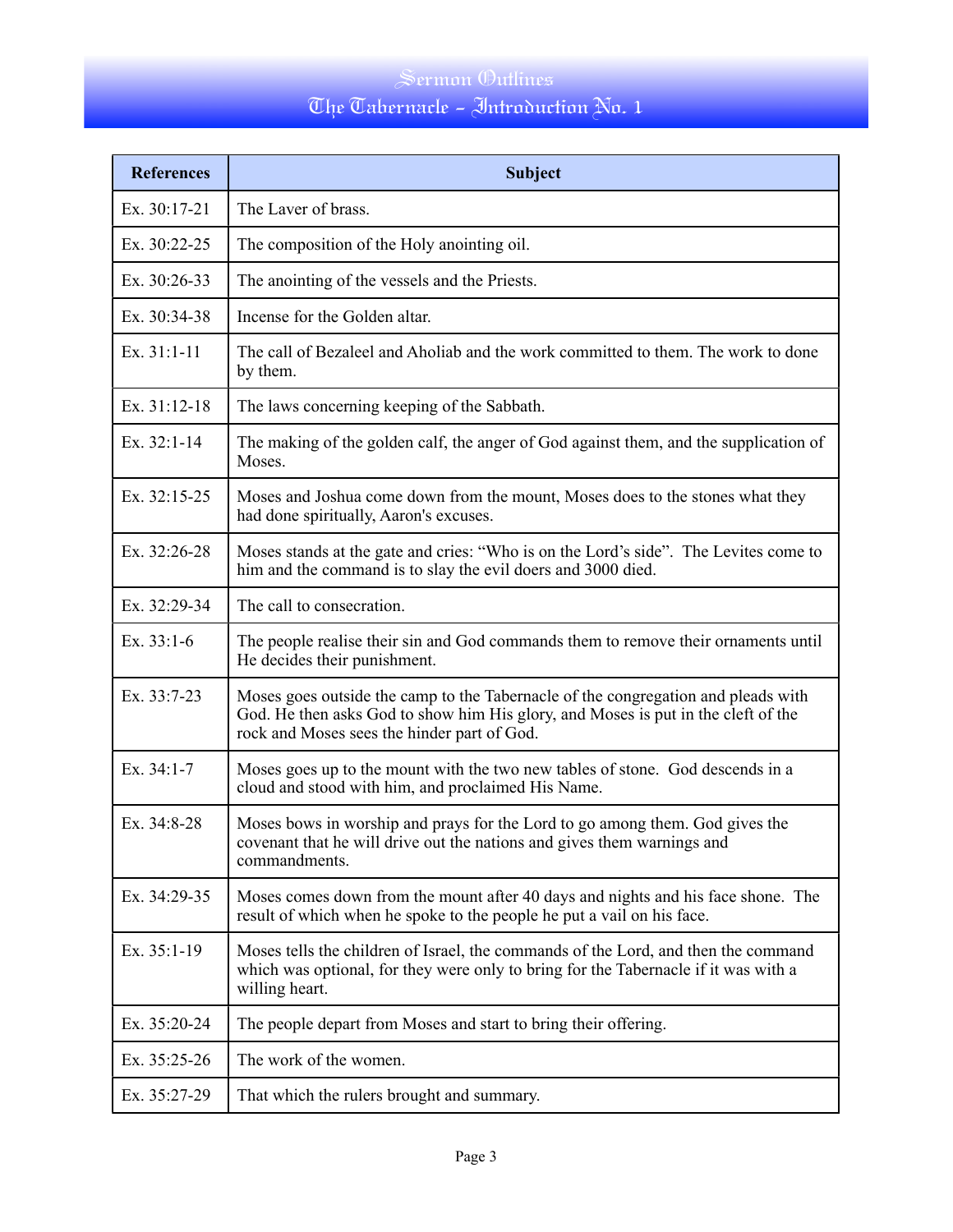# The Tabernacle - Introduction No. 1

| <b>References</b> | <b>Subject</b>                                                                                                                                         |
|-------------------|--------------------------------------------------------------------------------------------------------------------------------------------------------|
| Ex. 35:30-35      | Moses declares that God had called Bezaleel to do a work for him.                                                                                      |
| Ex. 36:1-7        | All the men began the work and the people had to be restrained from bringing.                                                                          |
| Ex. 36:8-13       | The construction of the curtains for the Tabernacle.                                                                                                   |
| Ex. 36:14-19      | The construction of the goats hair curtains.                                                                                                           |
| Ex. 36:20-34      | The construction of the boards for the Tabernacle and their bars.                                                                                      |
| Ex. 36:35-36      | The construction of the vail and its pillars.                                                                                                          |
| Ex. 36:37-38      | The hanging for the Tabernacle door and its pillars.                                                                                                   |
| Ex. $37:1-5$      | The construction of the Ark and the staves.                                                                                                            |
| Ex. 37:6-9        | The construction of the Mercy Seat.                                                                                                                    |
| Ex. 37:10-16      | The construction of the Table with its dishes, spoons, etc.                                                                                            |
| Ex. 37:17-24      | The construction of the candlestick.                                                                                                                   |
| Ex. 37:25-29      | The construction of the Altar of incense and the holy anointing oil and pure incense.                                                                  |
| Ex. 38:1-7        | The construction of the altar of burnt Offering and the instruments connected with it.                                                                 |
| Ex. 38:8          | The construction of the laver.                                                                                                                         |
| Ex. 38:9-17       | The construction of the court, the pillars, sockets, chapiters and fillets.                                                                            |
| Ex. 38:18-20      | The hanging for the gate of the court and its pillars.                                                                                                 |
| Ex. 38:21         | The sum of all that was brought.                                                                                                                       |
| Ex. 38:1-7        | The construction of the altar of burnt offering and its vessels.                                                                                       |
| Ex. 38:8          | The construction of the laver and where the copper came from.                                                                                          |
| Ex. 38:18-19      | The construction for the gate of the court.                                                                                                            |
| Ex. 38:20         | The material the pins were made of.                                                                                                                    |
| Ex. 38:21-31      | The amount of the offering for the tabernacle, both freewill and compulsory, those<br>who verified it, and the principle workmen, and how it was used. |
| Ex. 39:1-31       | The construction of the clothing for the High priests and priests.                                                                                     |
| Ex. 39:31         | The declaration of their obedience in building the tabernacle and preparing the<br>clothing for the priests.                                           |
| Ex. 39:33-43      | The presentation of the Tabernacle and its parts to Moses.                                                                                             |